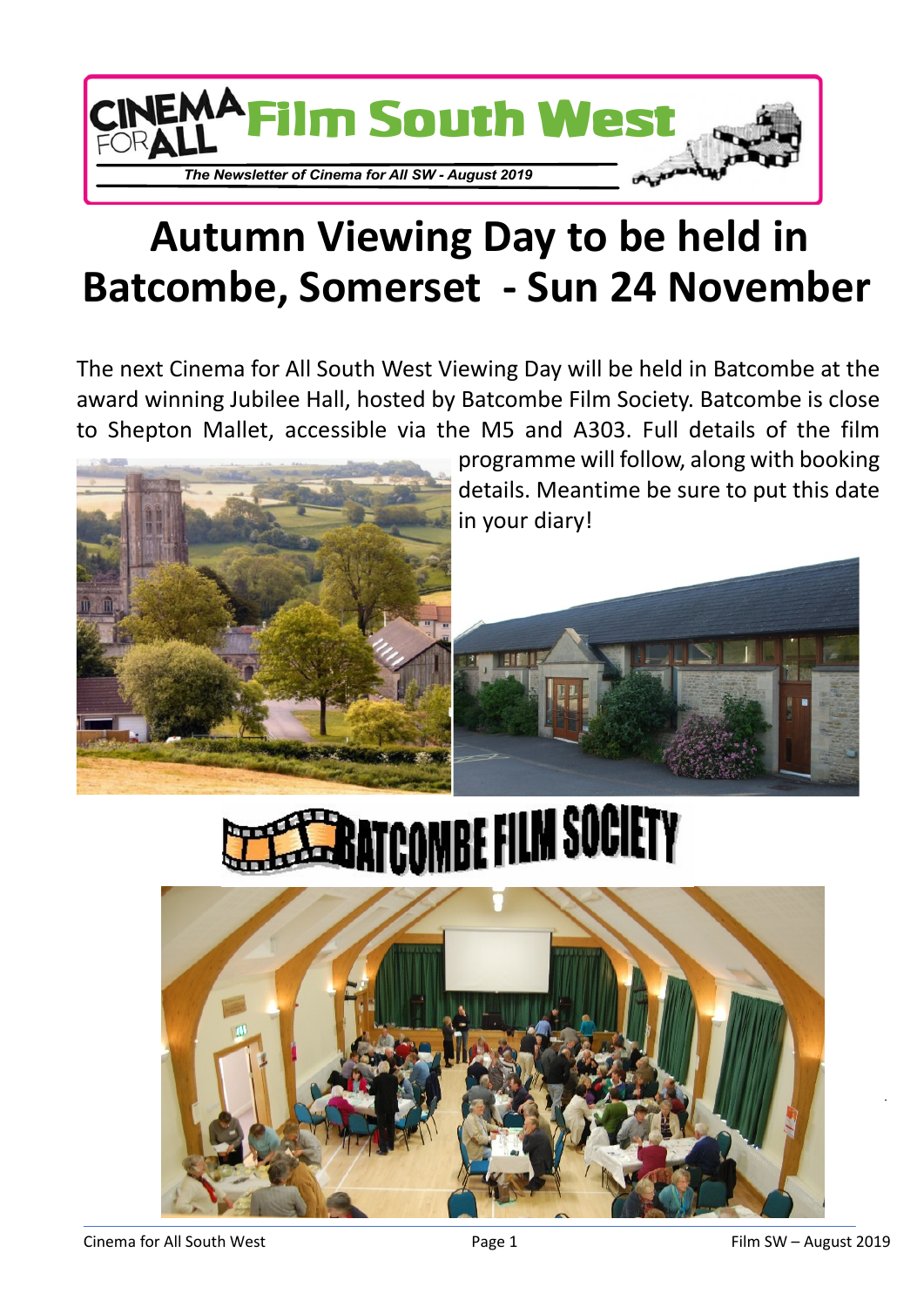## **Stanley Kubrick exhibition at the Design Museum, London**

STANLEY KUBRICK : THE EXHIBITION is currently on show in London until September 15. The director, who made around a dozen feature films, is highly regarded by some. However, David Thomson (see the previous edition of Film South West) describes his style as meretricious and fussy, and the bulk of his films as "a blend of visual gaudiness and thematic load".



Kubrick attracted attention by dint of his perfectionism, his obsessive monitoring of all aspects



that go to make up the final product. He would seem to be the visual artist for whom the phrase 'control freak' was invented. His career is a journey towards a realisation that the film-maker must be in charge of every element of his projects . A genuine auteur then ? Yes and no. His films explore a wide range of topics and genres from science fiction (2001 : A SPACE ODYSSEY) to film noir (THE KILLING). On the other hand, the majority of his films are war movies or have some relation to war and violence. This means, as Catherine

Slessor points out in her review for The Observer, "Kubrick's world is a fastidiously men-only club of mythological and conflicted heroes: spacemen, soldiers, slaves, criminals, caretakers and boy gangs."

Significantly this exhibition is mounted not at the BFI but at the Design Museum. So it acknowledges Kubrick's consuming interest in gadgets, posters, sets, costumes, architecture — everything that contributes to the visual image, to the environments he creates based on years of research. Ironically, this controlling

perfectionist needed the contributions of other specialists, and he could call on the talents of the best: Saul Bass for his



distinctive credits, Pop Artist Allen Jones, architect Arne Jacobson, and industrial designer Eliot Noyes who had studied under Walter Gropius.



The appropriateness of the Design Museum begins to emerge. The buildings that decorate Kubrick's sets are more than just pictorial. Catherine Slessor again: "In THE SHINING [primeval] fear is embedded in architectural structures fused with the setting itself." Paradoxically, as she points out, the spacious hotel lobbies and eerie ballrooms of that film (not to mention the maze) induce a claustrophobic sense of entrapment. This kind of ingenuity may have appealed to David Thomson; THE SHINING is the only Kubrick movie that gets his approval!

Ralph Willett